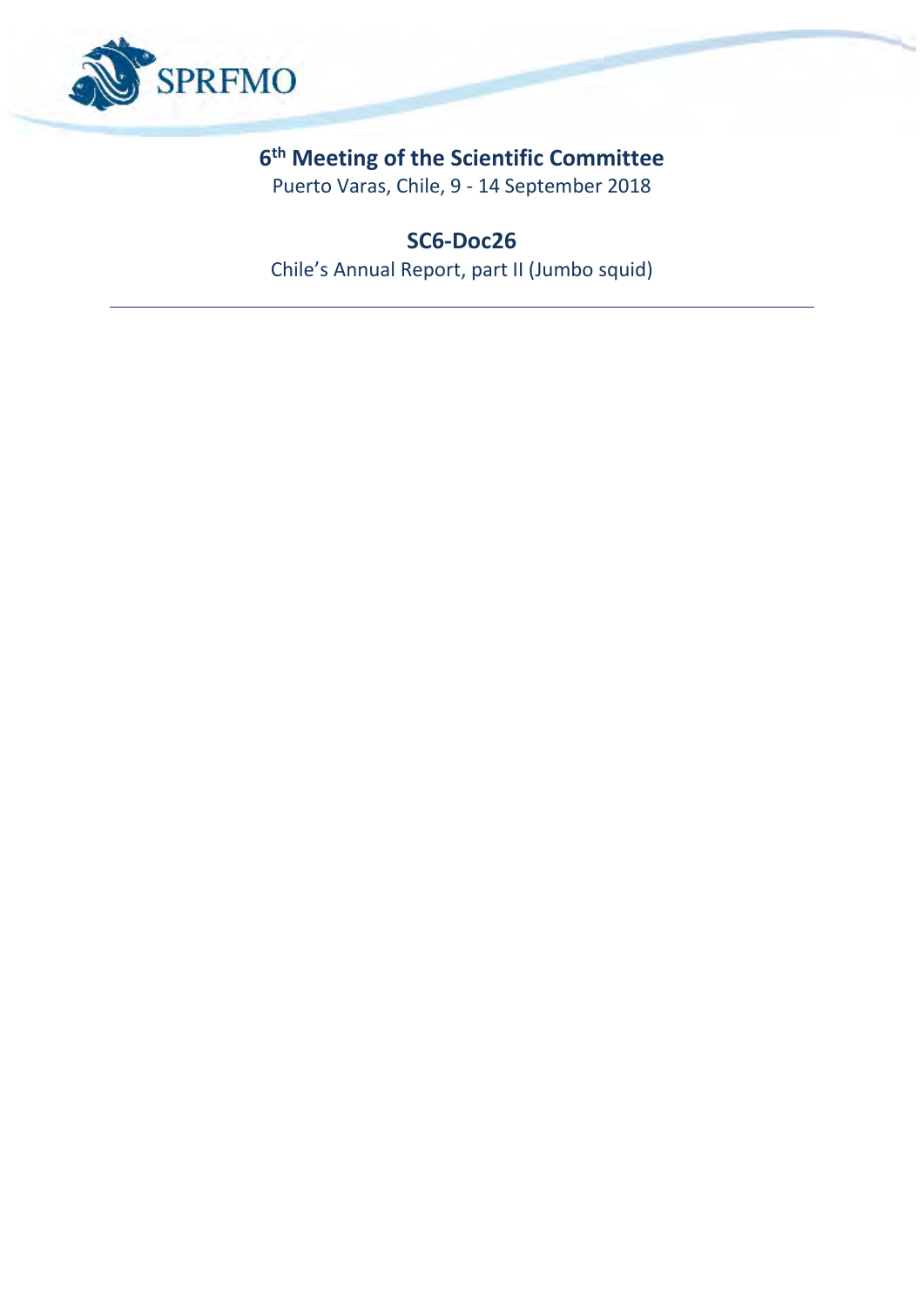

# **CHILE ANNUAL REPORT**

## **SPRFMO-SCIENTIFIC COMMITTEE**

## **Jumbo squid fishery**

August, 2018.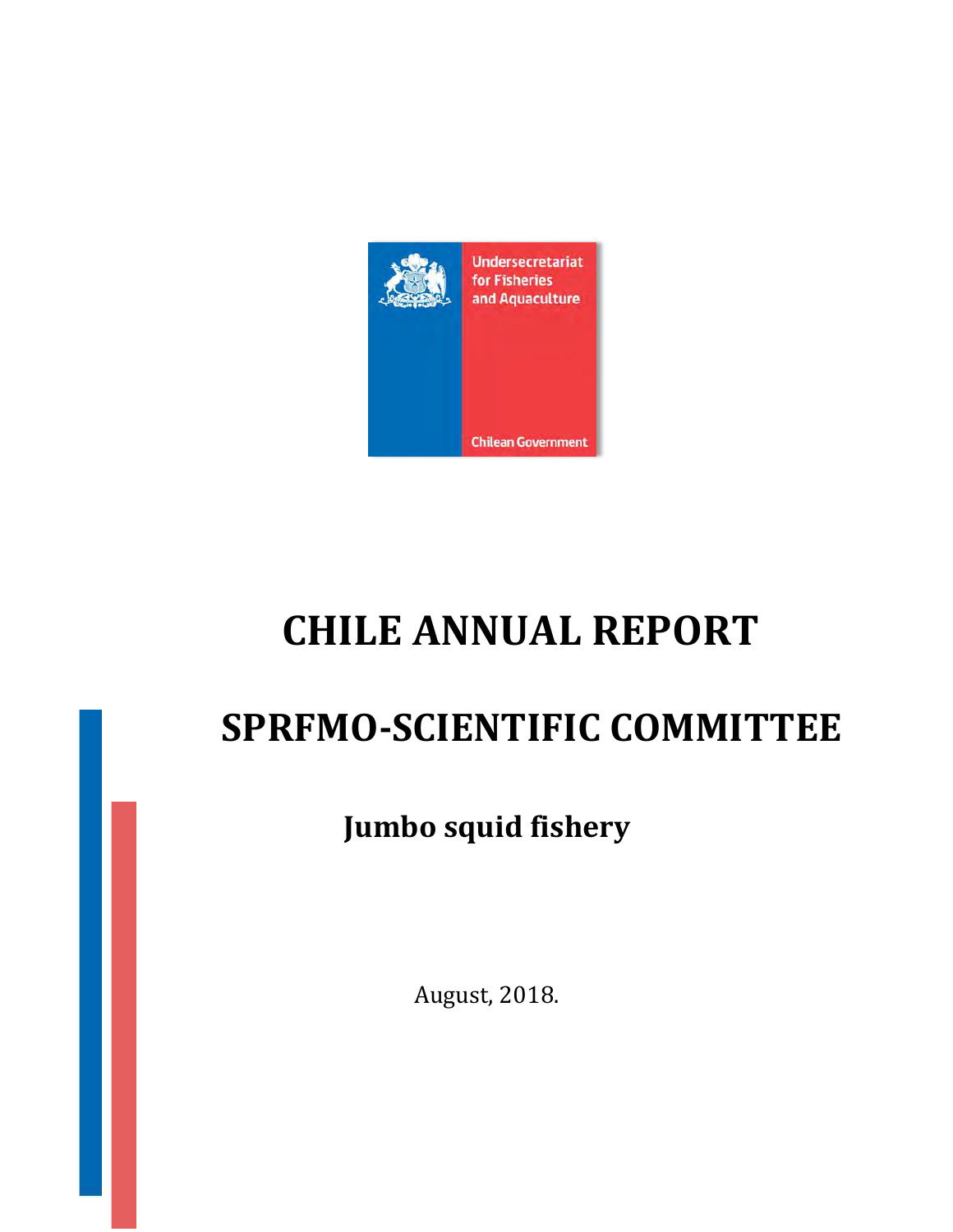10 Aug 2018 SC6-Doc26



#### **1 DESCRIPTION OF THE FISHERY**

#### **1.1 Composition of the Fleet.**

The jumbo squid fishery includes the participation of small-scale<sup>[1](#page-2-0)</sup> and industrial<sup>[2](#page-2-1)</sup> fleets, with distribution percentages of the national catch quota of 80% and 20%, respectively.

#### **Small-scale Fleet**

The small-scale fleet that operated in 2017 was composed of 2,102 vessels equal or smaller than 18 meters in length. More than 94% (94.32%) of 2017 operations were conducted by vessels smaller than 12 meters in length.

It is important to mention that more than 98% of landings conducted corresponded to vessels using hand jiggers as fishing gear; the other percentage corresponded to purse-seine fishing gear.

Table 1- Small-scale fleet operating between 2005 and 2017, It is composed by vessels smaller than 18 meters in length and distributed throughout Chile. They are authorized to catch jumbo squid (Dosidicus gigas). Source: SERNAPESCA.

| Year            | 2005    | 2006    | 2007   | 2008    | 2009   | 2010   | 2011    | 2012    | 2013   | 2014    | 2015                    | 2016  | 2017  |
|-----------------|---------|---------|--------|---------|--------|--------|---------|---------|--------|---------|-------------------------|-------|-------|
| N° Boats (>18m) | 926     | 788     | 688    | 708     | 613    | 706    | 1.880   | 2.180   | 1.540  | 1.747   | 1.419                   | 1.657 | 2.102 |
| Langing (t)     | 283.420 | 243.307 | 83.299 | 135.444 | 51.140 | 66.049 | 138,708 | 114,955 | 97.224 | 125.396 | 104.242 141.576 115.351 |       |       |

#### **Industrial Fleet**

**.** 

Industrial landings were mainly conducted by vessels with mid-water trawls (more than 84%). Historically, industrial landings were carried out mainly by purse seiners until 2010. During the last years, participation of bottom trawlers has been decreasing, with no participation in 2017.

Table 2 shows industrial vessels with activity registered and landings over three tonnes per trip and capture during the 2005-2017 period. The last two years correspond to the lowest number of

<span id="page-2-0"></span> $1$  Vessels smaller than 18 m in length operating mainly with hand jigger.

<span id="page-2-1"></span> $2$  Vessels larger than 18 m in length operating mainly with mid-water trawling.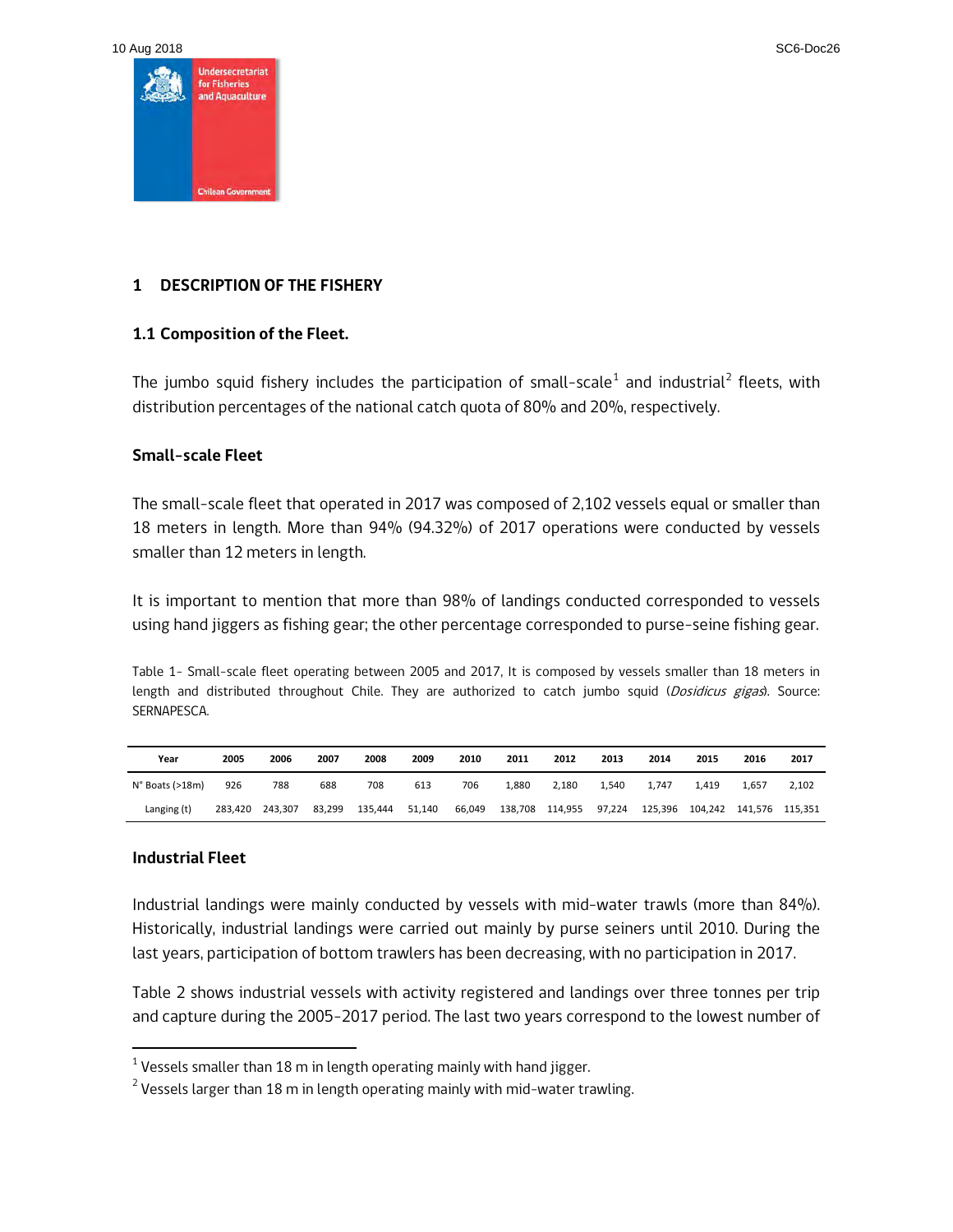

industrial vessels that landing over 3 tonnes of *Dosidicus gigas*. This number includes both operations targeting jumbo squid and those operations declaring it as accompanying fauna.

Table 2- Industrial fleet operating between 2005 and 2017 with registered landings higher than 3 tonnes per trip. Landing includes the total reported by the industrial fleet. Source: SERNAPESCA

| Year              | 2005   | 2006  | 2007   | 2008  | 2009  | 2010    | 2011   | 2012   | 2013  | 2014   | 2015   | 2016   | 2017   |
|-------------------|--------|-------|--------|-------|-------|---------|--------|--------|-------|--------|--------|--------|--------|
| N° Ships          | 104    | 59    | 60     | 73    | 41    | 83      | 86     | 57     | 32    | 35     | 32     | 18     | 19     |
| Total Landing (t) | 13,155 | 7.332 | 40.427 | 8,557 | 3,405 | 134,379 | 24,787 | 30,010 | 9.047 | 51,206 | 39.446 | 39.338 | 39.130 |

#### **1.2 Catches, Seasonality of Catches, Fishing Grounds and By-catch.**

#### 1.2.1 **Catches**

The largest landings of jumbo squid over the last years can be seen in 2010, 2014, and 2016 (Figure 1). During 2010, industrial landings surpassed small-scale landings, explaining the high level of total landings registered that year. From 2011, the small-scale fleet has landed over 70% of total landings. Season 2017 was characterized by a reduction of landings carried out by the small-scale fleet over the previous year. The total catches were carried out within the country's Exclusive Economic Zone (EEZ).



Figure 1- Landings per small-scale and industrial fisheries.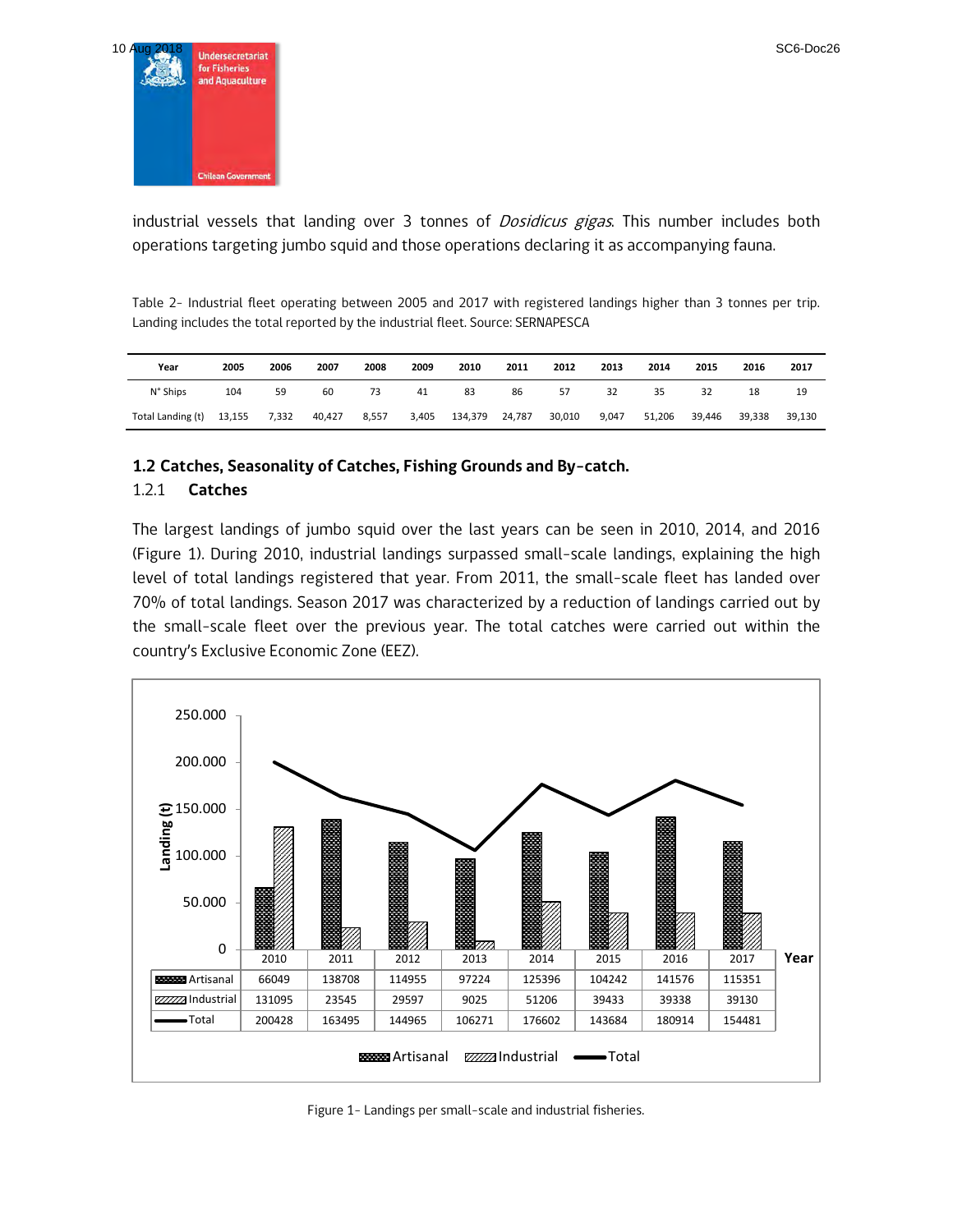

#### 1.2.2 **Seasonality of catches during 2011-2017**

Catches are mainly concentrated during the first eight months of the year and the extractive activity is reduced from September to October. In this respect, there are irregular monthly seasonal variations explained by operational and economic aspects of the fishery (Figure 2).



Figure 2**-** Monthly total landing in tonnes, 2011-2017.

#### 1.2.2 **Spatial Distribution of Catches**

In 2017, geographic distribution of industrial sets operating on squid as target species with midwater trawling was located between 35°00´SL and 39°00´SL, between 7.0 and 36.3 miles from the coast. The average was 24.4 nm from the coast. (Figure 3).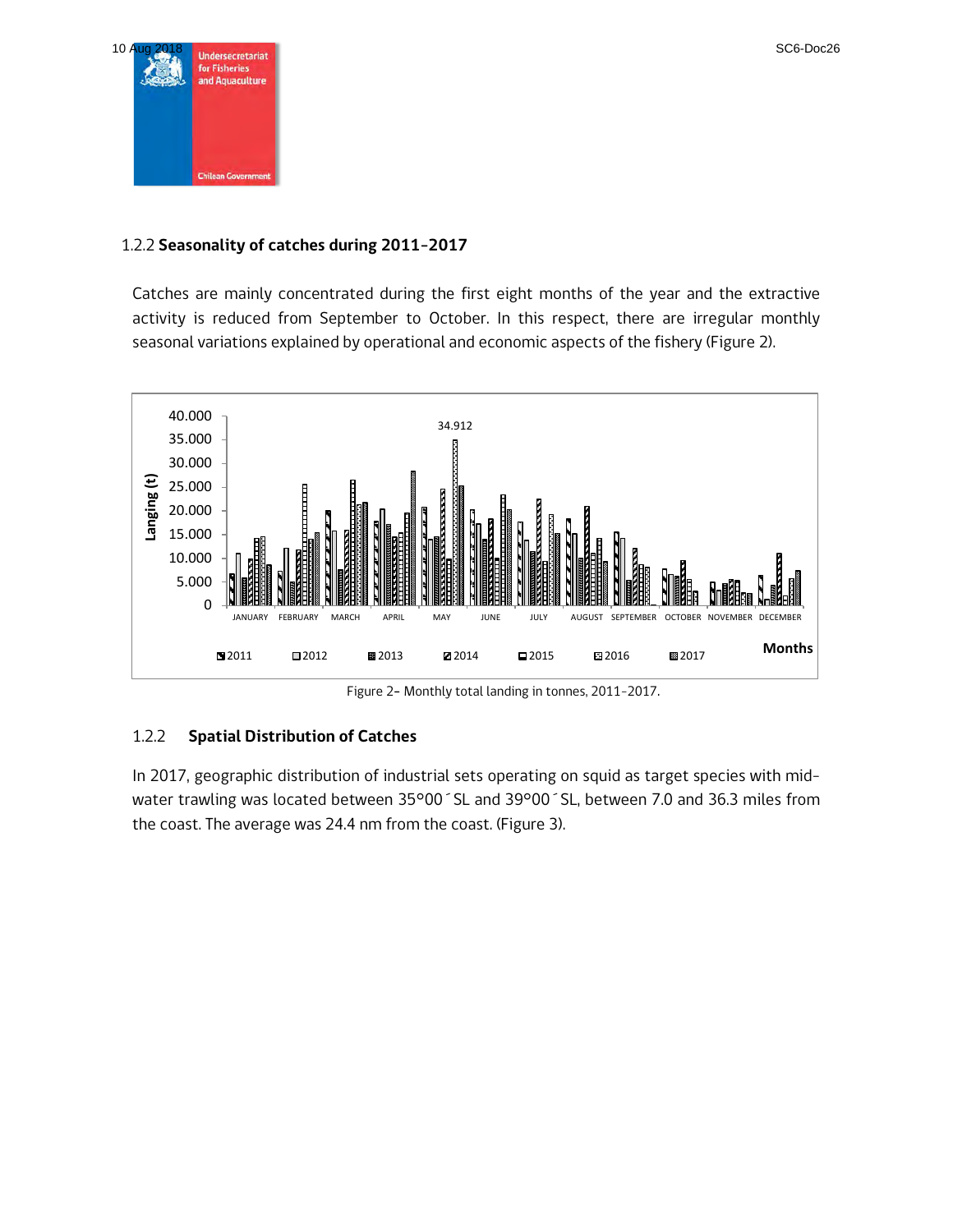



Figure 3 Spatial distribution of industrial sets with squid catches as target species, 2017. Source: IFOP

Small-scale Fisheries concentrates its operation mainly between 32°00´SL and 38°00´SL between the miles 1 and 10, with 90% of the total small-scale landings during 2017 (Figure 4). The Bío Bío Region concentrated over 60% of national landings during 2017.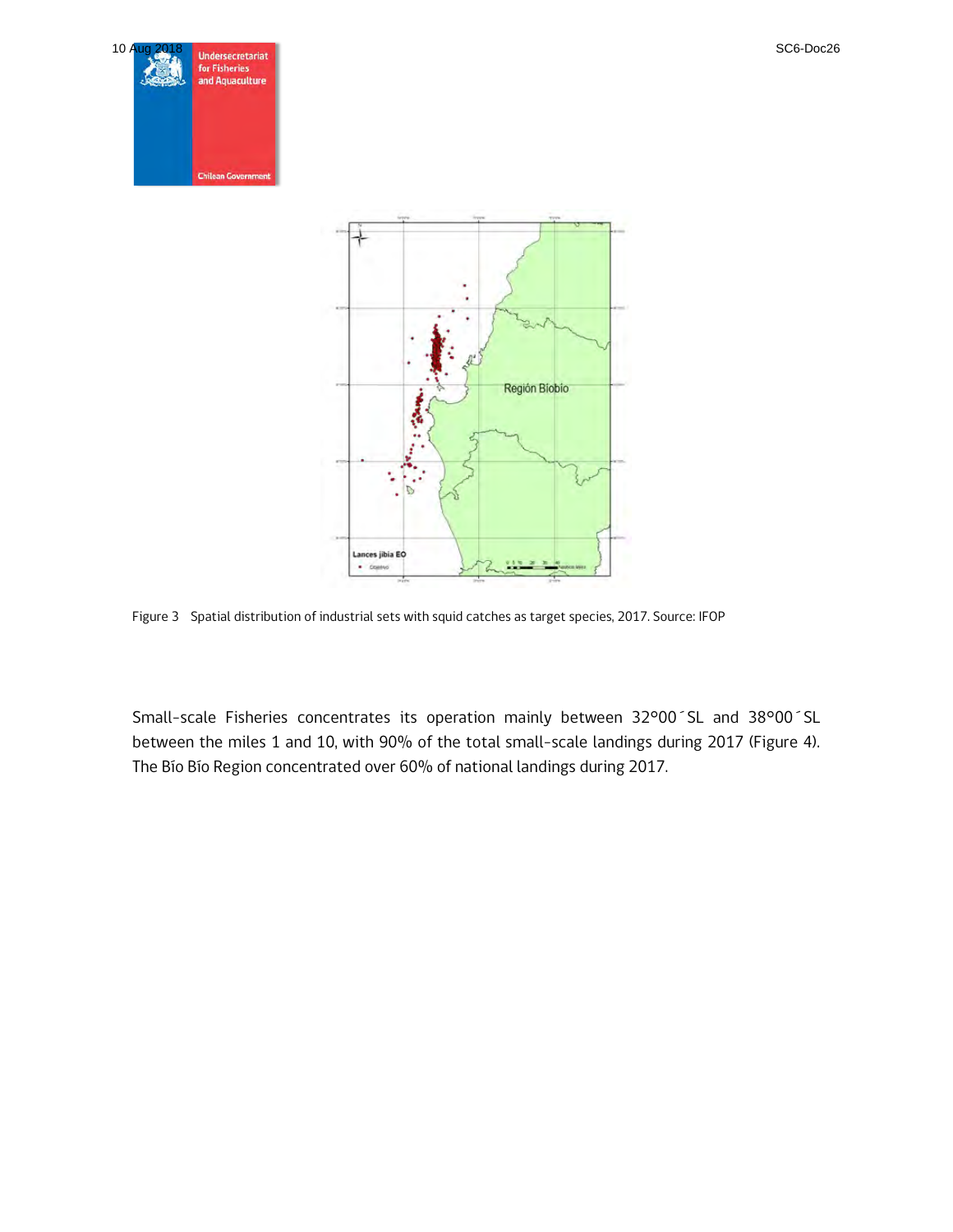



Figure 4.-Geographical distribution of small-scale sets with squid as target species in IV, V, and VIII Regions, season 2017. Source: IFOP.

#### **2 EFFORT AND CPUE FOR** Dosidicus gigas **FISHERY**

#### **Effort**

The total monthly effort of vessels larger than 18m in length [trawling time (tt)] considering the squid fishery as target species during the 2017 season showed an increase in respect of the 2016 season. From April 2017, the effort conducted by the indicated fleet overpassed 250 tt, reaching the highest value during August (369 tt). The main difference in the effort is seen during April and May between 2016 and 2017, with values near 100 tt. during 2016 and around 250 tt. This may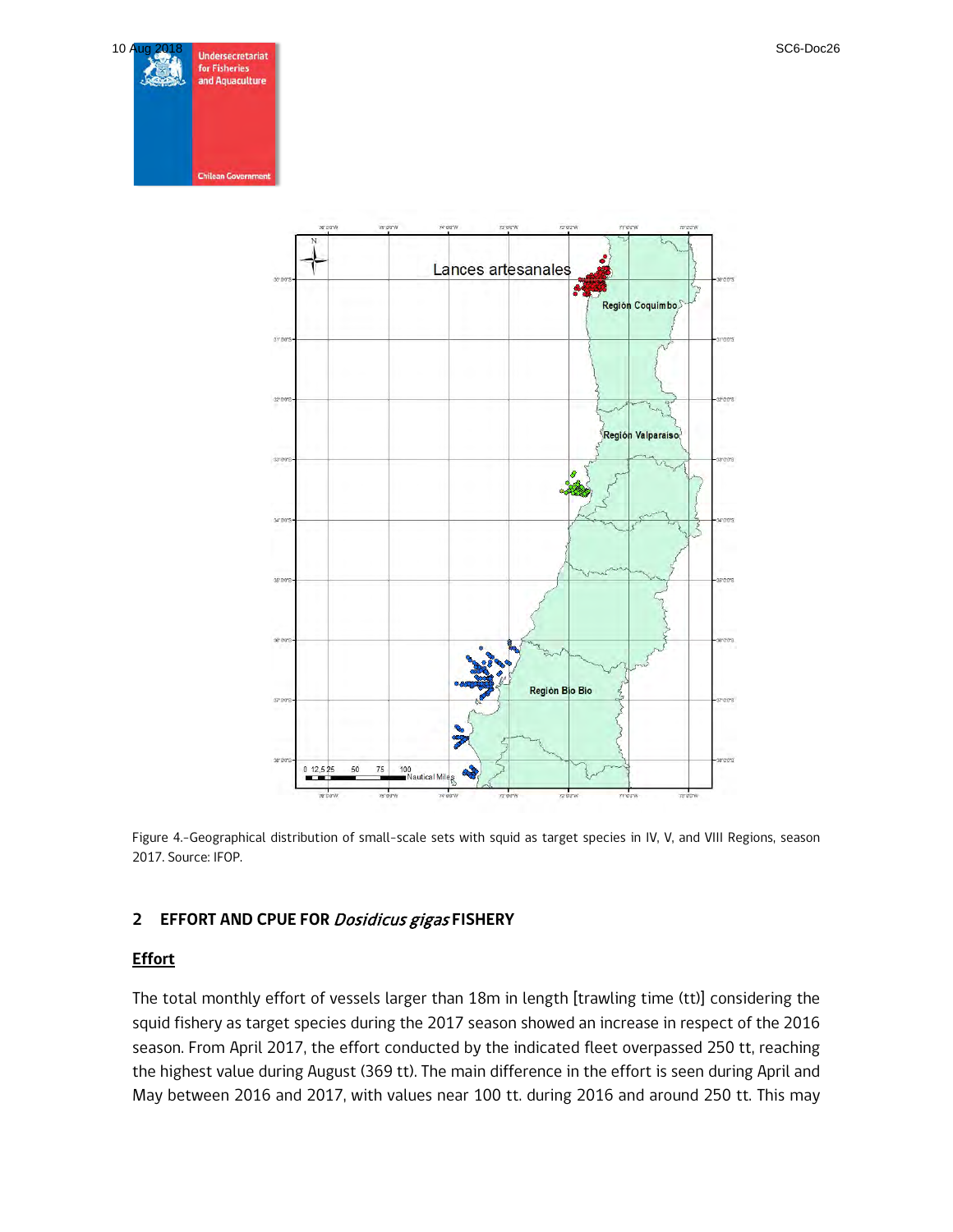

indicate some difficulty of the fleet to reach the catches requested by processing plants, which may indicate a lower availability of the resource in fishing grounds (Figures 5 and 6).



Figure 5.- Monthly effort (trawling time) of squid as target species (upper figure) of the industrial fleet, fishing season 2017. Source: IFOP.

When analyzing the effort historical series of vessels larger than 18m in length on the resource, high periods corresponding to Autumn-Winter during 2013-2014 were observed. During 2015, only fishing effort in the first quarter was registered as a result of the early depletion of the quota [\(Figure 6](#page-7-0)).



<span id="page-7-0"></span>Figure 6.-Monthly effort (trawling time) with squid catches as target species in the area between 35°30' – 38°39' S, of the industrial fleet, seasons 2013 - 2017. Source: IFOP-SERNAPESCA.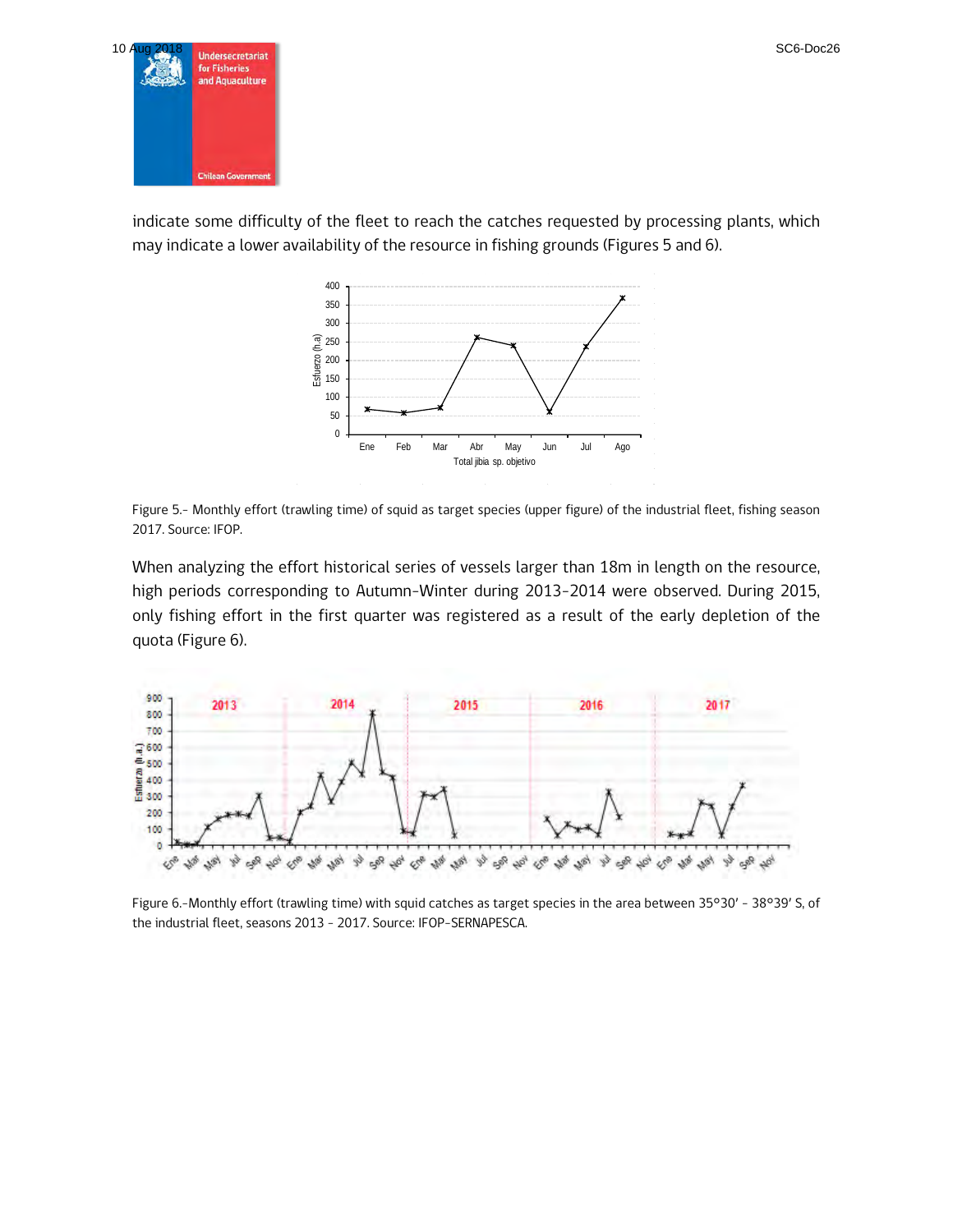

#### **Industrial CPUE**

For the calculation of the CPUE, only those trips in which squid represented at least 80% of the total catch were considered. These data cover 99% of the total catch of squid. With this, the midwater trawling CPUE (landings/fishing trips) showed an increasing trend until 2015, stabilizing in the two last years, possibly due to the reduction of the fleet and the monthly fractioning of the quota.

It is important to keep in mind that the largest operation was conducted with "mid-water trawling" fishing gear. Purse seine CPUE is not described since landings with this gear have shown a constant negative trend in the last years (Figure 7).



Figure 7.-Industrial yields [CPUE (t/vcp)] of squid with "mid-water trawling" gear (filter trips with proportion of squid in total catch >= 80%). (Source IFOP)

#### **Small-scale CPUE**

The nominal yield (landing/number of trips with fishing) of squid in boats of the small-scale fleet (with records of line and jigging) increased during 2017 in respect of 2016, suggesting an increasing trend from its lowest value registered in 2012. This increase in the CPUE was obtained with a significant reduction of the number of fishing trips in 2017 that was close to the half of the effort applied in 2016. This decrease of the effort was registered between the last four months of the year, when fishermen mentioned that the squid was lost or far from the coast (Figure 8).

It is important to mention that the boat operation corresponds to more than 90% of the squid landings during 2017.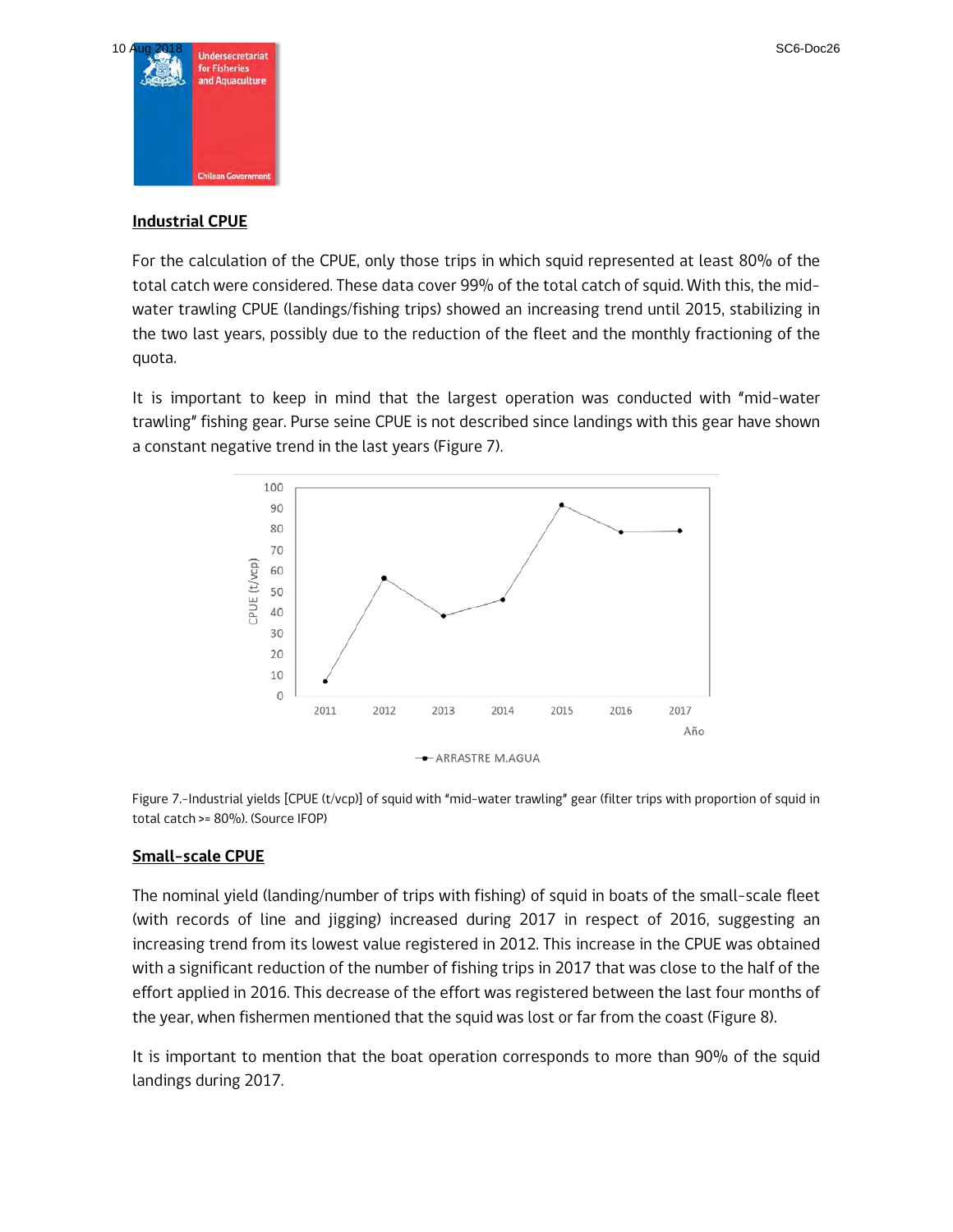





Figure 8.-Fishing yields of squid in boats, 2007-2017. (Source IFOP)

#### **Industrial fleet accompanying fauna**

Accompanying fauna identified during the 2017 fishing season in industrial fleet landings operating on this resource with mid-water trawling only represents 0.13 % (Table 3).

| Especie         | Porcentaje (%) |
|-----------------|----------------|
| Jibia           | 99,8700        |
| Merluza de cola | 0,1137         |
| Merluza común   | 0,0091         |
| Jurel           | 0,0013         |
| Medusas         | 0,0010         |
| Reineta         | 0,0005         |
| Tollo pajarito  | 0.0001         |

#### **3 RESEARCH PROGRAMS**

The 2017 research program is mainly composed of projects developed by annual agreements with the Fisheries Research Institute (IFOP). It is complemented by other projects requested by the fisheries authority to support the decision-making process.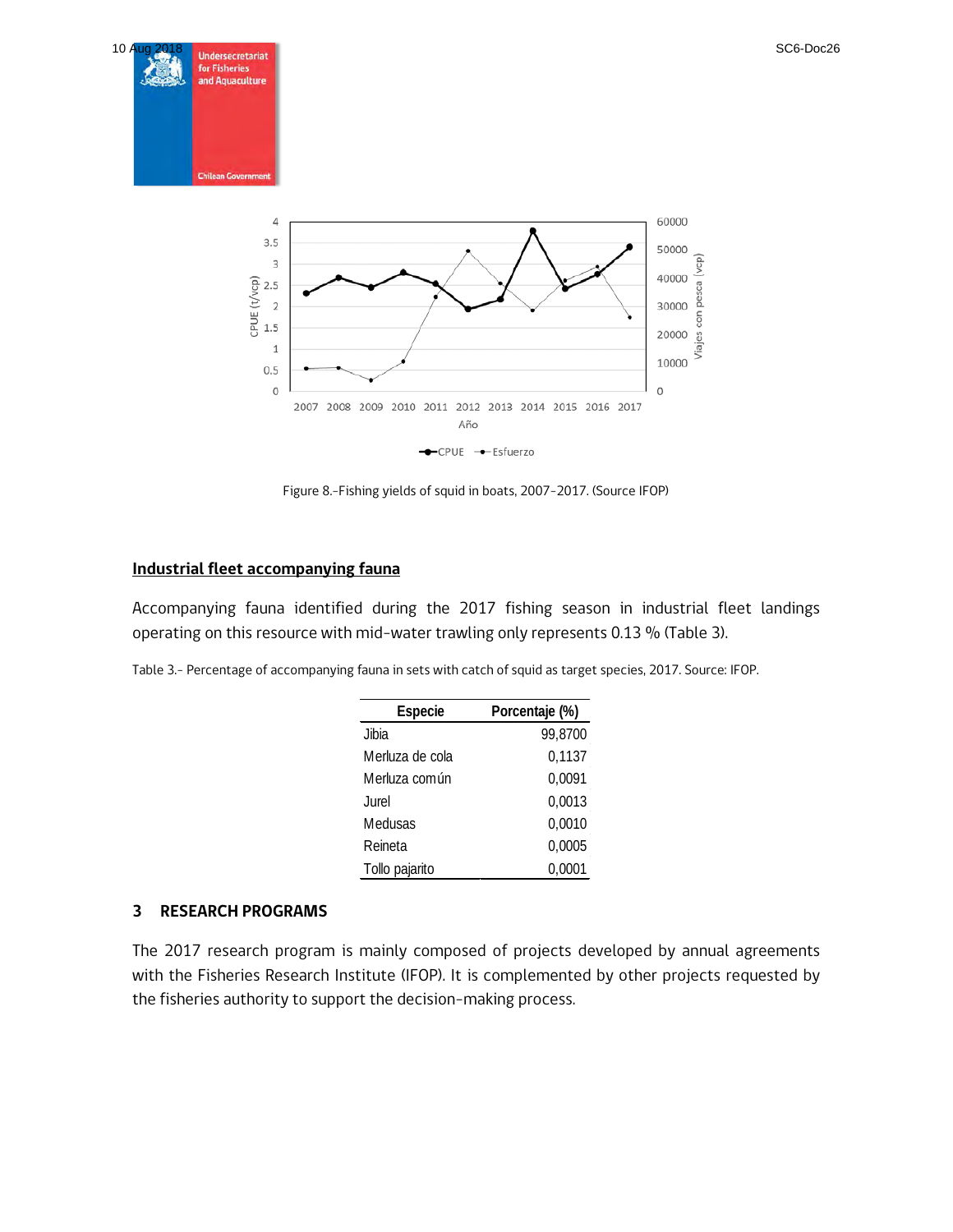

Projects developed annually by IFOP are as follows:

#### • **Squid fisheries monitoring (**Dosidicus gigas**)**

This study allows to collect information in real time on the evolution of the main biological and fisheries indicators associated to squid fisheries and its accompanying fauna. The follow-up was focused on the main fishing regions of the country with the IV, V and VIII Regions where the small-scale fleet operates and the VIII Region where the industrial fleet operates.

#### • **Status assessment and exploitation possibilities**

This Project is aimed at providing the Technical Scientific Committee (CCT) the technical advice, data, background and information necessary for the analysis of exploitation possibilities and the determination of the Allowable Biological Catch (ABC) levels for the next annual extractive season (2019) in squid fishery.

#### **4 BIOLOGICAL SAMPLING, AND LENGTH AND AGE COMPOSITION OF THE CATCH.**

#### **4.1 Biological sampling**

For industrial fisheries, biological data at the VIII Region in Talcahuano and San Vicente ports were collected, always through onboard sampling. Small-scale sampling was conducted onboard of the vessels and during landings, when possible. Specific biological samplings were conducted in processing plants or in land at the moment of landing, when possible.

Tables 4 and 5 show the number of individuals sampled (length and biological) for industrial and small-scale fleets, respectively.

Table 4.- Number of sampled trips, sets and individuals in squid industrial fishery. Season 2017. Source IFOP

| Año  | Tipo de muestreo |        |        |           |  |  |  |  |  |
|------|------------------|--------|--------|-----------|--|--|--|--|--|
|      | Longitud         |        |        | Biológico |  |  |  |  |  |
|      | Viajes           | Lances | Viajes | Lances    |  |  |  |  |  |
| 2014 | 90               | 156    | 96     | 152       |  |  |  |  |  |
| 2015 | 38               | 63     | 26     | 26        |  |  |  |  |  |
| 2016 | 111              | 223    | 102    | 130       |  |  |  |  |  |
| 2017 | 106              | 256    | 75     | 95        |  |  |  |  |  |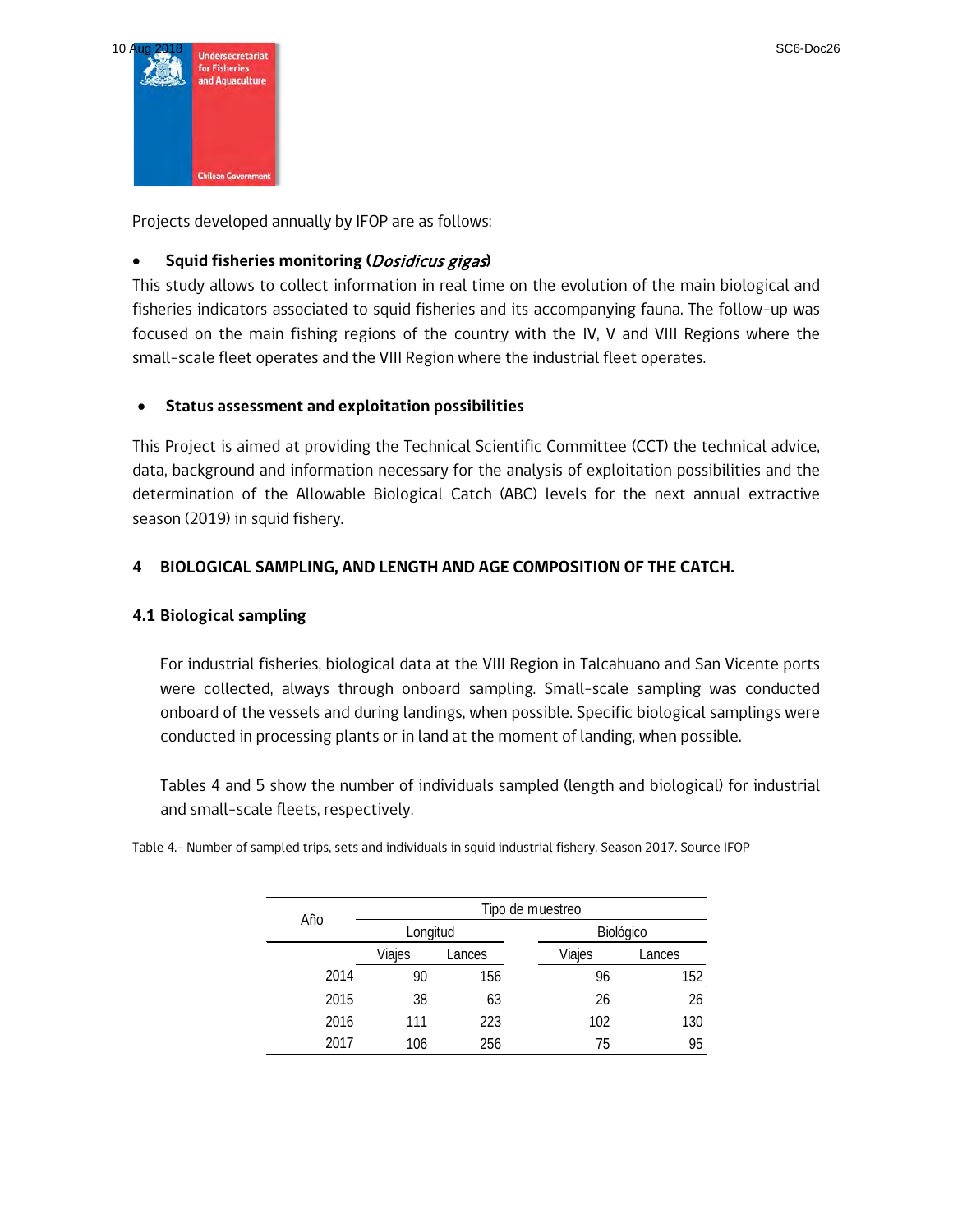

Table 5.-Number of trips, sets and individuals of squid measured by port in length and biological samplings of the small-scale fleet. Season 2017. Source IFOP.

|            | Tipo de muestreo |          |            |        |           |            |  |  |  |  |
|------------|------------------|----------|------------|--------|-----------|------------|--|--|--|--|
| Región     |                  | Longitud |            |        | Biológico |            |  |  |  |  |
|            | Viaies           | Lances   | Ejemplares | Viaies | Lances    | Ejemplares |  |  |  |  |
| Coquimbo   | 14               | 14       | 327        |        |           |            |  |  |  |  |
| Valparaíso | 59               | 59       | 1.734      | 33     | 33        | 60         |  |  |  |  |
| Bío Bío    |                  |          | 58         |        |           | N          |  |  |  |  |
| Total      | 74               | 74       | 2.119      | 33     | 33        | 60         |  |  |  |  |

#### **4.2 Length and age composition of catches**

When observing the size structure of industrial fleet squid for season 2017, it showed an unimodal distribution, for both sexes, composed of individuals with sizes between 30.5 cm and 94.5 cm ML. During this period, a lower proportion of individuals with sizes over 68.5 cm in mantle length (ML) was observed. On the other hand, 95% of sampled individuals were over the size of sex maturity (Figure 9).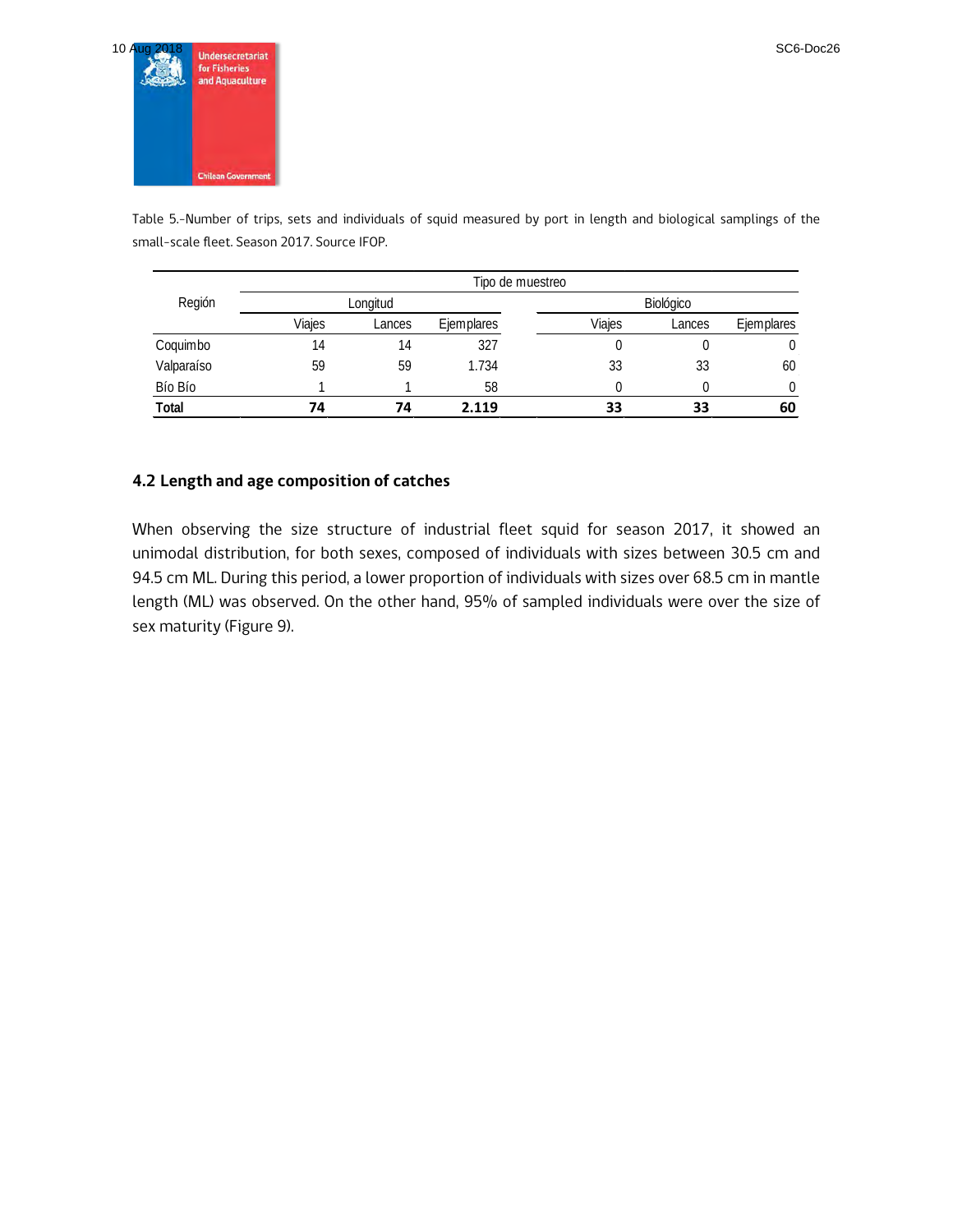

Figure 9-Annual composition of mantle length (cm) in industrial catches of squid (both sexes combined) for the area between 35°30' - 38°39' S. Red vertical line corresponds to the size at sexual maturity of females estimated by Liu et al. (2010). Seasons 2014-2017. Source: biological samplings IFOP.

In the case of small-scale Fisheries, season 2017, size composition in the IV Region (both sexes combined) showed a distribution composed of adult individuals (100%) larger than 60cm in ML and its main mode was around 80.5 cm ML. For the V Region, size composition showed a platykurtic distribution with a main mode distributed between 70.5 cm and 74.5 cm ML; while in the case of the VIII Region, size composition recorded bimodal distribution located between 78.5 and 80.5 cm ML (Figure 10).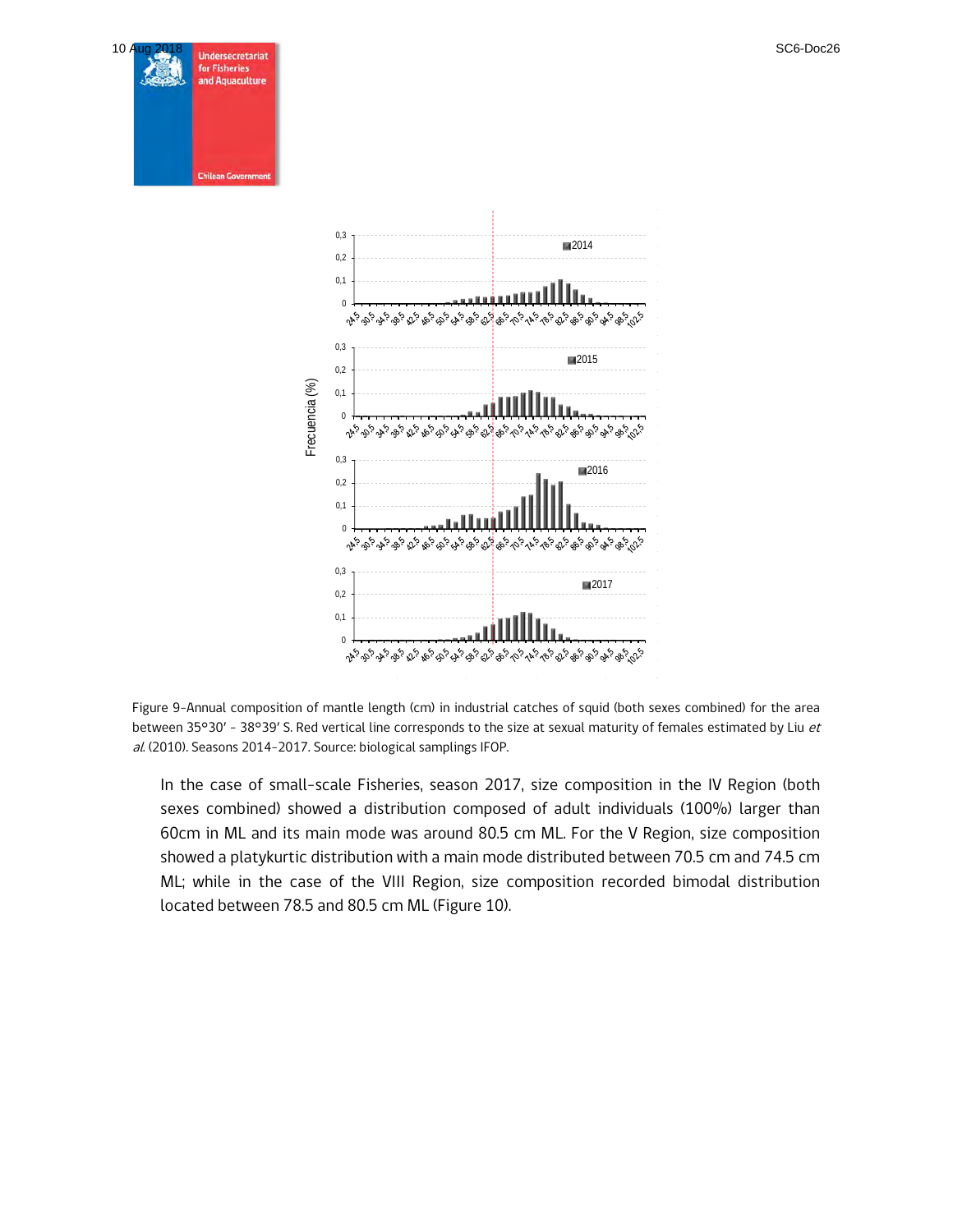



Figure 10.-Composition of mantle length (cm) weighted to the small-scale catches (both sexes combined) per region. Vertical red line corresponds to size at sexual maturity in females estimated by Liu et al. (2010), 2017. Source: IFOP

#### **5. AT-SEA AND PORT SAMPLING PROGRAM**

Samplings were carried out with the participation of Scientific Observers (SO) onboard and in port and these activities covered industrial and small-scale fisheries sectors. In total, for the industrial fleet, 109 trips and 5 vessels (IFOP logbooks) were registered for trips with squid as target species and 61 trips and 3 trawlers with catch of squid as accompanying fauna of the fishing operations targeting hake and hoki. Also, all the small-scale information collected by the scientific observer's network deployed at the main sampling centers of the center-south area corresponding to the small-scale fleet in IV, V, and VIII Regions.